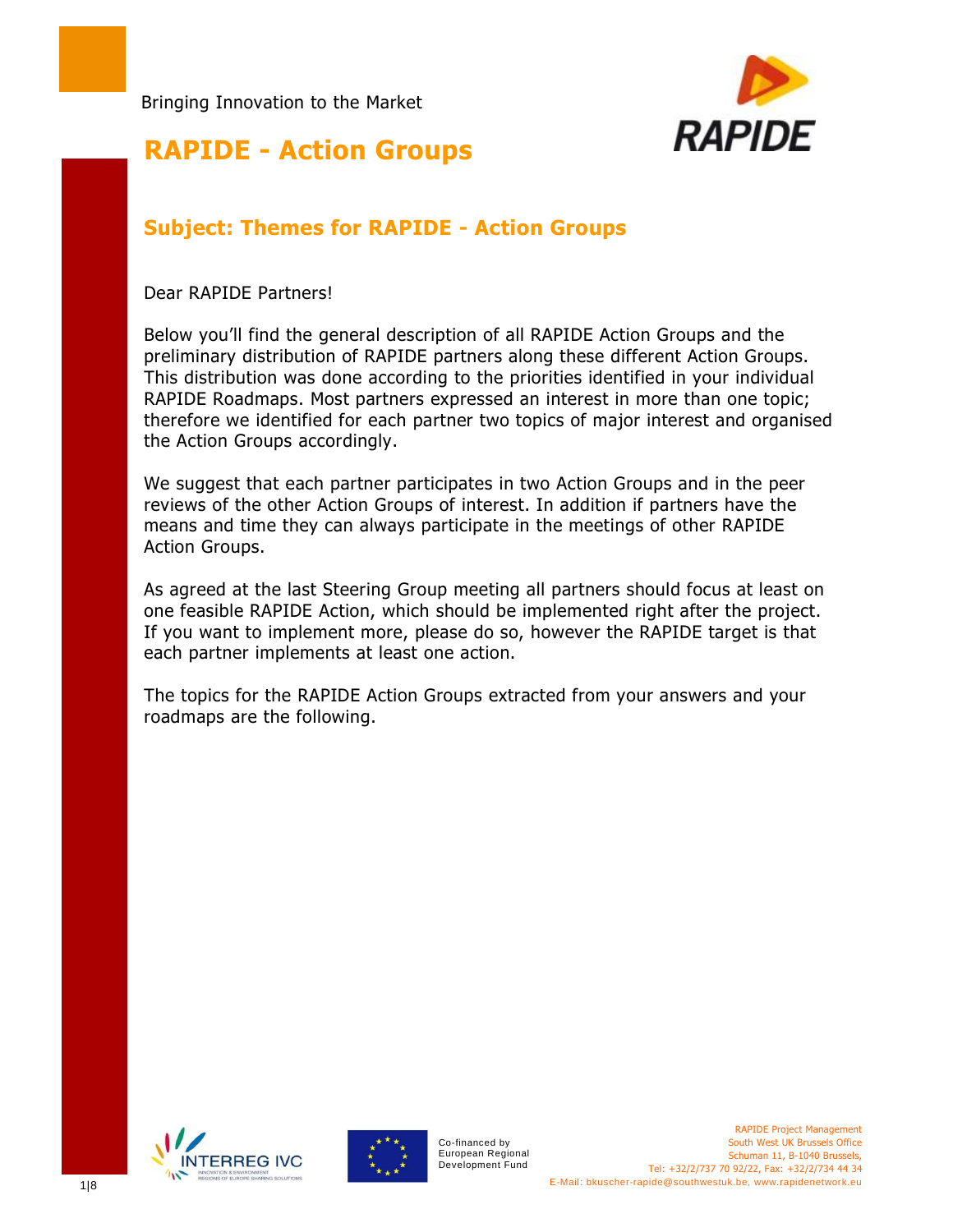

#### **Background description of themes for Action Groups**

| <b>Topic</b>                                                                                  | <b>Description</b>                                                                                                                                                                                                                                                                                                                                                                                                                                                                                                                                                                                                                                                                                                                                                                                                                                                                                                                                                                                                                                                                                                                                                                                                                                                                                                                                                                                                                                                                                                                                                 |
|-----------------------------------------------------------------------------------------------|--------------------------------------------------------------------------------------------------------------------------------------------------------------------------------------------------------------------------------------------------------------------------------------------------------------------------------------------------------------------------------------------------------------------------------------------------------------------------------------------------------------------------------------------------------------------------------------------------------------------------------------------------------------------------------------------------------------------------------------------------------------------------------------------------------------------------------------------------------------------------------------------------------------------------------------------------------------------------------------------------------------------------------------------------------------------------------------------------------------------------------------------------------------------------------------------------------------------------------------------------------------------------------------------------------------------------------------------------------------------------------------------------------------------------------------------------------------------------------------------------------------------------------------------------------------------|
| <b>Innovative public</b><br>procurement                                                       | The purchasing power of major customers is a key driver of supply<br>side activity. In the right climate and with the right encouragement<br>from customers, fundamental changes in culture, operations and<br>outputs among suppliers can be achieved.<br>If major customers demand innovative solutions then the supply<br>market will adapt accordingly. Public administration is the biggest<br>single customer in most our regions. Therefore it can strongly<br>catalyse business innovation activities.<br>However today companies see public procurement as risk averse,<br>slow and bureaucratic.<br>RAPIDE wants to change that!<br>RAPIDE Regions will discuss if they fulfil the following points within<br>their procurement processes.<br>Possibilities of Pre-Commercial Procurement<br>$\bullet$<br>Legal requirements to do Pre-Commercial Procurement<br>$\bullet$<br>projects<br>Procurement processes foster innovation<br>$\bullet$<br>Procurement processes allow government to maximise long-<br>term value from their investments<br>The RAPIDE partner supports innovation by acting as an early<br>$\bullet$<br>adopter of new ideas<br>Government procurement skills are very well developed and<br>$\bullet$<br>aware of innovative procurement methods<br>Procurement processes do not threat the intellectual property<br>$\bullet$<br>of innovative businesses<br>TARGET:<br>The target is that some partner within this Action Group should start<br>its first innovative procurement process in the end of the RAPIDE<br>project. |
| Co-operation<br>between academia<br>and businesses -<br><b>Public Labs for</b><br><b>SMEs</b> | RAPIDE regions will discuss how cooperation between academia and<br>businesses may be encouraged:<br>creating cooperative laboratories or at least creating a system<br>$\bullet$<br>by which businesses can use public laboratories<br>developing projects jointly<br>$\bullet$<br>incubating start-ups<br>training skilled workers<br>Such relationships have been known to be challenging. One such<br>problem is concern over intellectual property rights. This problem<br>would have to be overcome.<br>Another problem is often the limited interest of SMEs in co-operating<br>with public R&D institutions. There is often too much bureaucracy                                                                                                                                                                                                                                                                                                                                                                                                                                                                                                                                                                                                                                                                                                                                                                                                                                                                                                           |
|                                                                                               | included.<br>Further the research has to be focused on the development needs of<br>the SME. This is often difficult to achieve at Universities which have                                                                                                                                                                                                                                                                                                                                                                                                                                                                                                                                                                                                                                                                                                                                                                                                                                                                                                                                                                                                                                                                                                                                                                                                                                                                                                                                                                                                          |





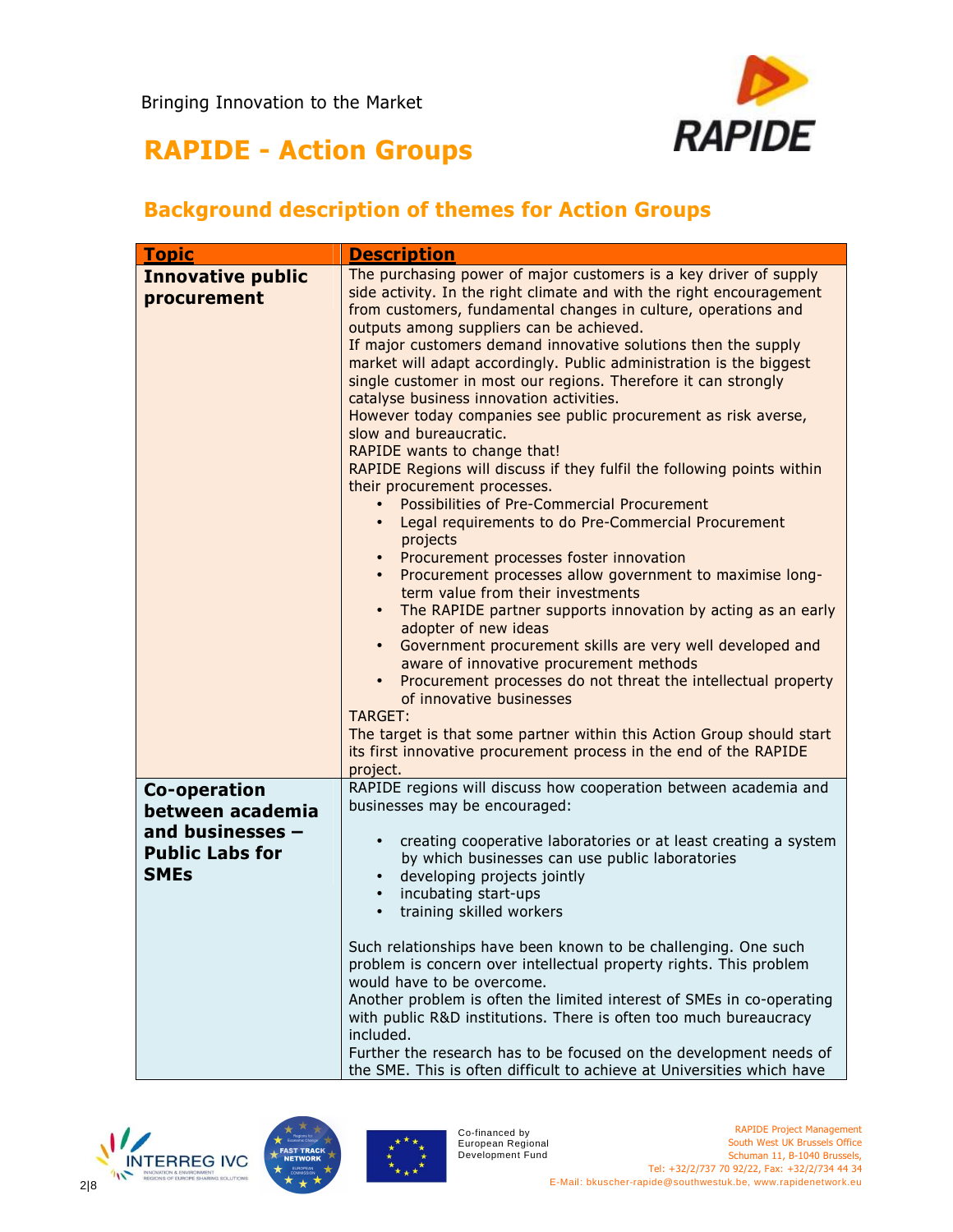

|                           | to fulfil other requirements as well.                                                                                |  |
|---------------------------|----------------------------------------------------------------------------------------------------------------------|--|
|                           | Positive examples, however, have been set:                                                                           |  |
|                           | Finland sets the prime example by fostering a close academic-                                                        |  |
|                           | commercial working relationship. The Science and Technology                                                          |  |
|                           | Policy Council of Finland agreed in 2006 to the construction                                                         |  |
|                           | of 5 new science, technology and innovation centres of                                                               |  |
|                           | excellence covering 5 key areas; energy and environment,                                                             |  |
|                           | metal products and mechanical engineering, forest cluster,                                                           |  |
|                           | health and well-being, information and communication                                                                 |  |
|                           | industry and services                                                                                                |  |
|                           | The US, through its Small Business Innovation Development                                                            |  |
|                           | Act of 1982, the the Small Business Technology Transfer Act                                                          |  |
|                           | of 1992, directly led to programmes such as the Small                                                                |  |
|                           | <b>Business Technology Transfer Program for domestic small</b>                                                       |  |
|                           | business concerns to engage in Research/Research and                                                                 |  |
|                           | Development (R/R&D) that has the potential for                                                                       |  |
|                           | commercialization. The programme requires research partners                                                          |  |
|                           | at universities and other non-profit research institutions to                                                        |  |
|                           | have a formal collaborative relationship with the small                                                              |  |
|                           | business concern. At least 40 percent of the STTR research                                                           |  |
|                           | project is to be conducted by the small business concern and                                                         |  |
|                           | at least 30 percent of the work is to be conducted by the                                                            |  |
|                           | single, "partnering" research institution.<br>Brazil has struggled in the past to <b>build this bridge</b> , but has |  |
|                           | $\bullet$<br>taken huge steps by following the US's directive model. Two                                             |  |
|                           | main issues remain: 1) a very large percentage of patents                                                            |  |
|                           | belong to universities rather than businesses 2) universities                                                        |  |
|                           | don't have autonomy when it comes to managing these                                                                  |  |
|                           | associations. "Public institutions don't have a defined legal                                                        |  |
|                           | shape. They cannot contract and decide where they will                                                               |  |
|                           | invest their funding. This damages the process of interaction                                                        |  |
|                           | because they don't need to work with the same agility that                                                           |  |
|                           | companies need to have"                                                                                              |  |
|                           | How has the FP7 Marie Curie Industry-Academia Partnerships                                                           |  |
|                           | and Pathways (IAPP) programme helped?                                                                                |  |
|                           | TARGET:                                                                                                              |  |
|                           | The target is that some partners within this Action Group will                                                       |  |
|                           | improve with a RAPIDE Action the co-operation between public R&D                                                     |  |
|                           | and regional SMEs.                                                                                                   |  |
| <b>Innovation Voucher</b> | Innovation Vouchers are designed to help business owners,                                                            |  |
|                           | entrepreneurs and social enterprises to purchase a knowledge                                                         |  |
|                           | provider's (university, university for applied science, research and                                                 |  |
|                           | technology organisations, further education colleges, publicly funded                                                |  |
|                           | research bodies) expertise to develop innovation and enhance                                                         |  |
|                           | business. The following points should be discussed by the RAPIDE                                                     |  |
|                           | regions.                                                                                                             |  |
|                           | 1. Voucher process has to be easy, fast and flexible!                                                                |  |
|                           | • Easy to use, fast processing and decisions, flexibility in<br>choosing the targets                                 |  |
|                           | Minimum administrative burden for the SME                                                                            |  |
|                           |                                                                                                                      |  |





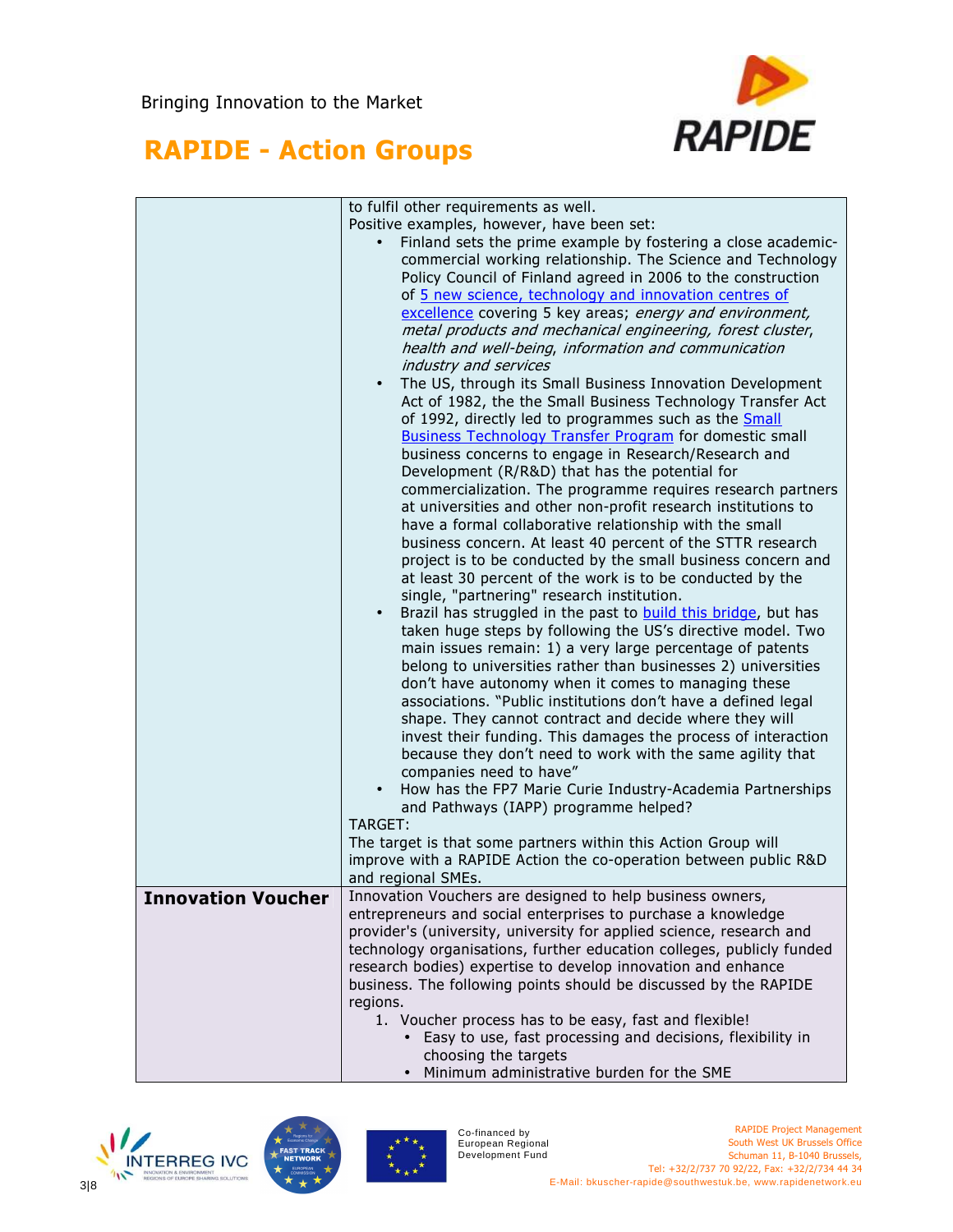

|                                                                                                                                        | • Local coordinator takes care of all the paper work<br>2. The role of the local coordinator has to be emphasised<br>Best results from the regions where the regional<br>coordinator worked in close co-operation with the local<br>SME's<br>• Technology advisors vs. public servants<br>3. Voucher promotion and marketing<br>• Active marketing helps the companies to find the voucher<br>The innovation voucher has been used in some UK regions to build a<br>demand led relationship between businesses and the academic<br>community:<br>1. The North West Regional Development Agency (NWDA) is<br>open to applications for innovation vouchers worth £3000, for<br>use by growing businesses and social enterprises. From<br>December this year, larger vouchers worth £7000 will be<br>available. They have awarded 500 vouchers already<br>2. The East of England Regional Development Agency made<br>£250,000 worth of vouchers available in January 2009.<br>There are many more examples from all around Europe. Some of<br>them succeeded but - many didn't. We will get some insights about<br>other regions experiences from DG ENTR.<br>More information is to be found under following <b>Finish study</b> .<br>TARGET:<br>The target is that some partners within this Action Group will start |
|----------------------------------------------------------------------------------------------------------------------------------------|---------------------------------------------------------------------------------------------------------------------------------------------------------------------------------------------------------------------------------------------------------------------------------------------------------------------------------------------------------------------------------------------------------------------------------------------------------------------------------------------------------------------------------------------------------------------------------------------------------------------------------------------------------------------------------------------------------------------------------------------------------------------------------------------------------------------------------------------------------------------------------------------------------------------------------------------------------------------------------------------------------------------------------------------------------------------------------------------------------------------------------------------------------------------------------------------------------------------------------------------------------------------------------------------------------------------|
|                                                                                                                                        | implementing new schemes for Innovation Vouchers within their                                                                                                                                                                                                                                                                                                                                                                                                                                                                                                                                                                                                                                                                                                                                                                                                                                                                                                                                                                                                                                                                                                                                                                                                                                                       |
| <b>Effective Funding: -</b><br><b>Evaluation of</b><br>applications -<br><b>Revolving funds -</b><br><b>Business Angel</b><br>networks | region.<br>RAPIDE regions will discuss different ways how to improve the<br>effectiveness of the innovation funding methods.<br>Using the funds in the most effective way possible through:<br>Revolving funds - a fund established for a certain purpose,<br>which one or more borrowers can access. Over an agreed<br>period of time, the loans are to be repayed, and in the<br>process the fund replenished and used anew for a similar<br>purpose. A good example is providing a revolving fund for<br>creating energy saving technology. The money saved by<br>using the resulting technology, or the money recieved from<br>businesses to produce the end product, is used to pay the<br>loan back.<br>Business Angel networks - also referred to as a trade<br>organisation and seed funding - a more personalised mode of<br>investment where a network of high net worth individuals<br>invest in innovative projects, usually related to their area of<br>expertise (but not always). Infrastructurally, this area is very<br>much developed in some European regions, but not enough<br>potential businesses or existing SMEs are using it. Marketing<br>needs to be improved.                                                                                                                          |





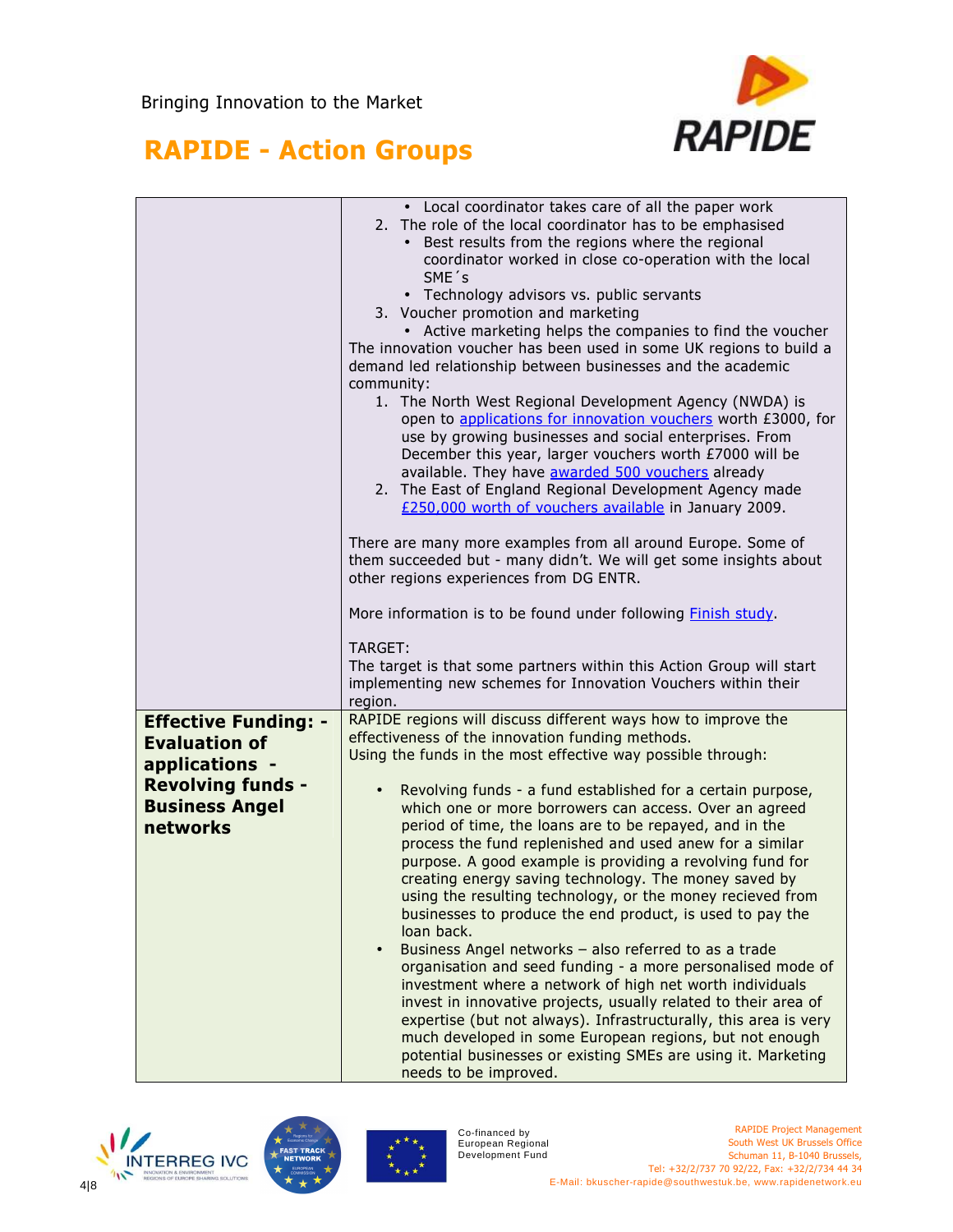

## **RAPIDE - Action Groups**

| $\bullet$ | Different methods to support effective funding are:                                                                     |
|-----------|-------------------------------------------------------------------------------------------------------------------------|
|           | • Effective assessment of funding applicants                                                                            |
|           | • Proof of Concept Funds- support<br>early<br>market<br>validation and IP protection                                    |
|           | • Investment readiness Programmes- to<br>include                                                                        |
|           | development of positive attitude towards risk - mentoring                                                               |
|           | and aspirational role models- ensure entrepreneur is                                                                    |
|           | investor attractive                                                                                                     |
|           | . Co-Investment Funds- stimulate angel syndication -                                                                    |
|           | pooling of resources and skills and promote investment<br>alongside VCs- leverage angel and early stage investment      |
|           | alongside                                                                                                               |
|           | • Tax benefits- eg UK Enterprise Investment Scheme- tax                                                                 |
|           | relief 20% on investment in SMEs- recognise the risk                                                                    |
|           | taking through tax incentives-                                                                                          |
|           | <b>Good Practice Examples:</b>                                                                                          |
|           | <b>Scottish Proof of Concept programme:</b>                                                                             |
|           | The Proof of Concept Programme supports the pre-                                                                        |
|           | commercialisation of leading-edge technologies emerging from                                                            |
|           | universities and research institutes. It helps researchers to export                                                    |
|           | their ideas and inventions from the lab to the global marketplace.                                                      |
|           | Projects can typically be defined as occurring after advances made                                                      |
|           | during curiosity-driven or strategic research. This is usually after a                                                  |
|           | background patent has been filed, but before the following:                                                             |
|           | A full lab-scale demonstration of the technology<br>$\bullet$                                                           |
|           | Any pre-production development/prototyping<br>$\bullet$<br>Commercial funds for development have been made<br>$\bullet$ |
|           | available (because of the existing level of technical and                                                               |
|           | market risk)                                                                                                            |
|           |                                                                                                                         |
|           | French support schemes for innovative start-ups:<br><b>Special statute of Jeune Entreprise Innovante (JEI):</b>         |
|           | applicable for the first 8 years in the life of a new company,                                                          |
|           | waiving of employer social security charges for R&D -related                                                            |
|           | personnel, defined in a very broad sense (includes lawyers working                                                      |
|           | on IP, CEO, etc), no income tax for the first 3 years, income tax                                                       |
|           | reduced by 50% for the following 2, no real estate tax for 7 years,                                                     |
|           | etc.                                                                                                                    |
|           | Crédit Impôts Recherche: deduction of 30% of R&D expenses                                                               |
|           | from income tax, 50% in first year of operations, 40% in second,                                                        |
|           | 60% in case of research outsourced to a public research                                                                 |
|           | organisation. In the case the company is a JEI and does not pay                                                         |
|           | taxes, the government refunds the value of the tax shelter<br>(effectively then amounting to a cash grant)              |
|           |                                                                                                                         |
|           |                                                                                                                         |

**Tax deductions for investment in start-ups and investment funds focused on** 





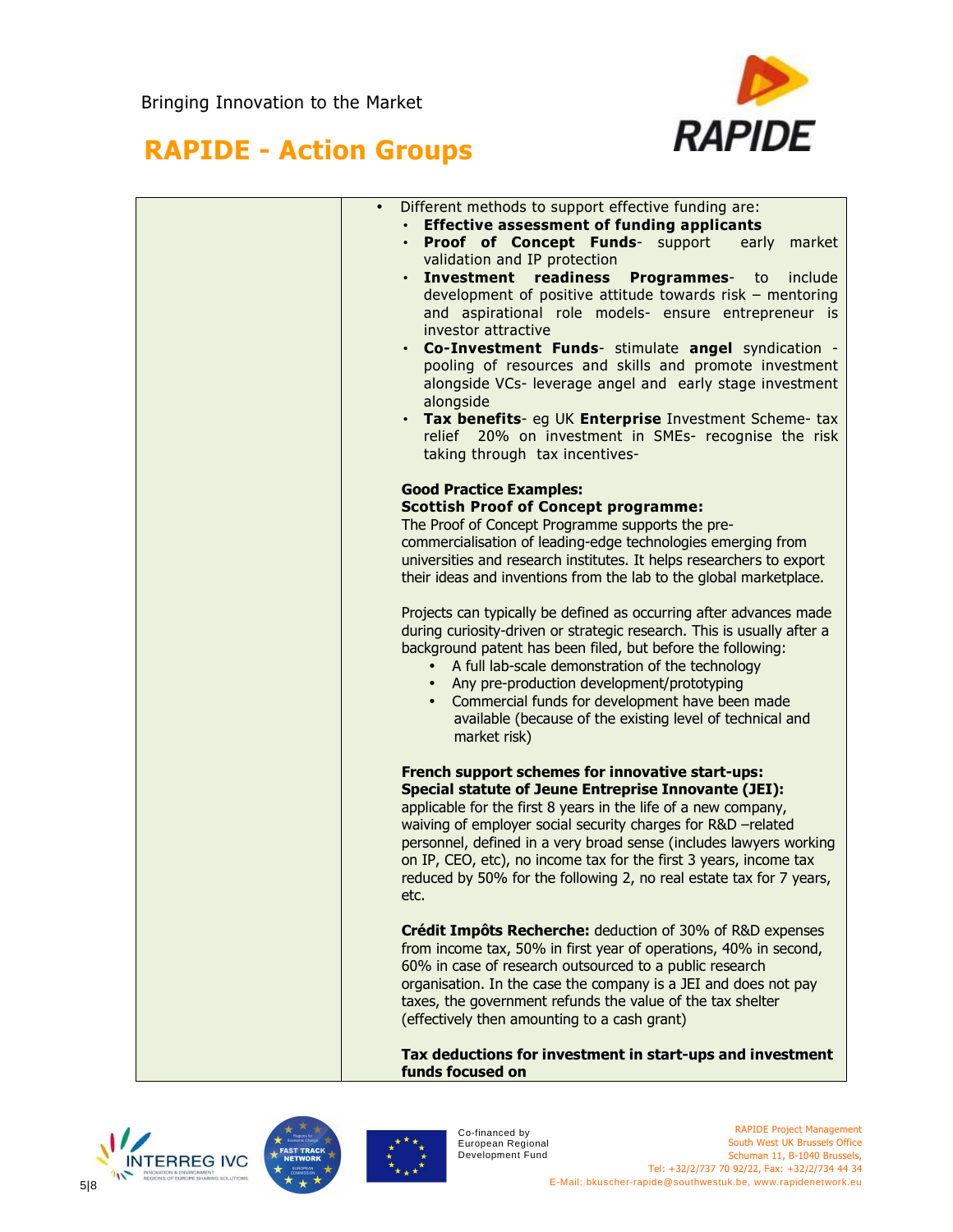

|                                                                                                                                             | start-ups: deduction of 25% of investment from personal income<br>tax (up to certain ceilings), deduction of the other 75% from<br>wealth tax (up to $\epsilon$ 50k per year), both are additive effectively<br>meaning 100% of investment can be deducted (subject to<br>ceilings). French residents and non French residents who are<br>subject to wealth tax in France can benefit from a wealth tax<br>reduction granted for contributing to the share capital of Small to<br>Medium-sized companies (SMEs) based either in the European<br>Union, Iceland or Norway. |
|---------------------------------------------------------------------------------------------------------------------------------------------|---------------------------------------------------------------------------------------------------------------------------------------------------------------------------------------------------------------------------------------------------------------------------------------------------------------------------------------------------------------------------------------------------------------------------------------------------------------------------------------------------------------------------------------------------------------------------|
|                                                                                                                                             | please see link below.                                                                                                                                                                                                                                                                                                                                                                                                                                                                                                                                                    |
|                                                                                                                                             | http://www.enseignementsup-<br>recherche.gouv.fr/pid20006/innovation-recherche-et-developpement-<br>economique.html                                                                                                                                                                                                                                                                                                                                                                                                                                                       |
|                                                                                                                                             | TARGET:<br>The target is that some partners within this Action Group will<br>improve the effectiveness of their funds either by better ways of<br>assessment of applicants or by implementing new funding schemes.                                                                                                                                                                                                                                                                                                                                                        |
| <b>Management of</b><br><b>Innovation</b><br><b>Incubators:</b><br><b>Improvement of</b><br>innovation advice<br>centres - One stop<br>shop | The purpose of the incubator is to concentrate several support tools<br>for start-ups in one place. Start up businesses can profit from a<br>suitable physical space, from networking facilities, they can receive<br>in depth advice and support on matters such as public-sector<br>funding, services infrastructure, negotiating rents and leases; but<br>sometimes also receive support through services such as having<br>feasibility studies and specifications and marketing strategies<br>produced for them.                                                      |
|                                                                                                                                             | Potential Action which need to be discussed by RAPIDE regions:<br>Incubators created in those regions where there are none<br>Better marketing and management for those that exist but<br>have failed to attract the desired number of start ups<br>Better management and strategies for those that have start<br>ups, but whose start ups are failing to develop.                                                                                                                                                                                                        |
|                                                                                                                                             | An already quite old but still interesting presentation titled <b>Business</b><br>Incubators features, policies and trends in EU Member States, by a<br>Commission official stated that benchmarking and best practice<br>sharing should focus on the four key incubator service areas:<br>entrepreneur training,<br>business support,<br>$\bullet$<br>financing, and<br>$\bullet$                                                                                                                                                                                        |
|                                                                                                                                             | technology support<br>Potential solutions:<br>Best practice networks<br>Incubator management courses. For example, the NBIA run<br>$\bullet$<br>an extensive Incubator Management Certificate Program                                                                                                                                                                                                                                                                                                                                                                     |





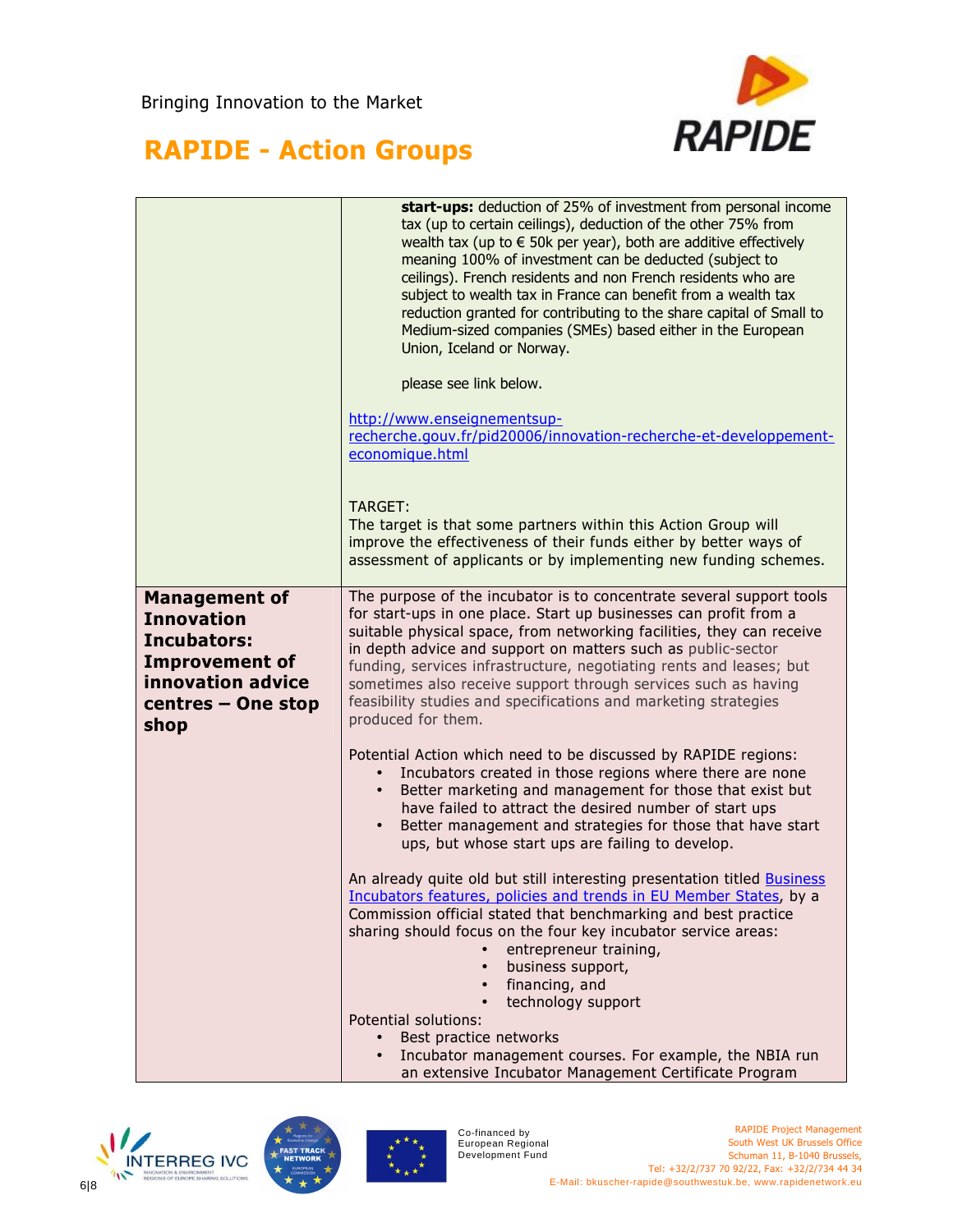

#### **Distribution of Regions over the Action Groups**

| <b>Action Group</b>                  | <b>Participants</b>            |
|--------------------------------------|--------------------------------|
| <b>Effective Funding</b>             | SW England (UK)                |
|                                      | Orebro (Sweden)                |
|                                      | South Bohemia (Czech Republic) |
|                                      | Wales (UK)                     |
|                                      | Western Greece (Greece)        |
| <b>Innovative Public Procurement</b> | SW England (UK)                |
|                                      | Eszak-Alfold (Hungary)         |
|                                      | Kujawsko-Pomorskie (Poland)    |
| <b>Innovation Vouchers</b>           | Eszak-Alfold (Hungary)         |
|                                      | Lapland (Finland)              |
|                                      | Kujawsko-Pomorskie (Poland)    |
|                                      | Presov (Slovakia)              |
|                                      | Saxony-Anhalt (Germany)        |
| Cooperation between academia and     | Lapland (Finland)              |
| business                             | Orebro (Sweden)                |
|                                      | Saxony-Anhalt (Germany)        |
|                                      | Tartu (Estonia)                |
|                                      | Wales (UK)                     |
| Management of Innovation Incubators  | Western Greece (Greece)        |
|                                      | Tartu (Estonia)                |
|                                      | South Bohemia (Czech Republic) |
|                                      | Presov (Slovakia)              |